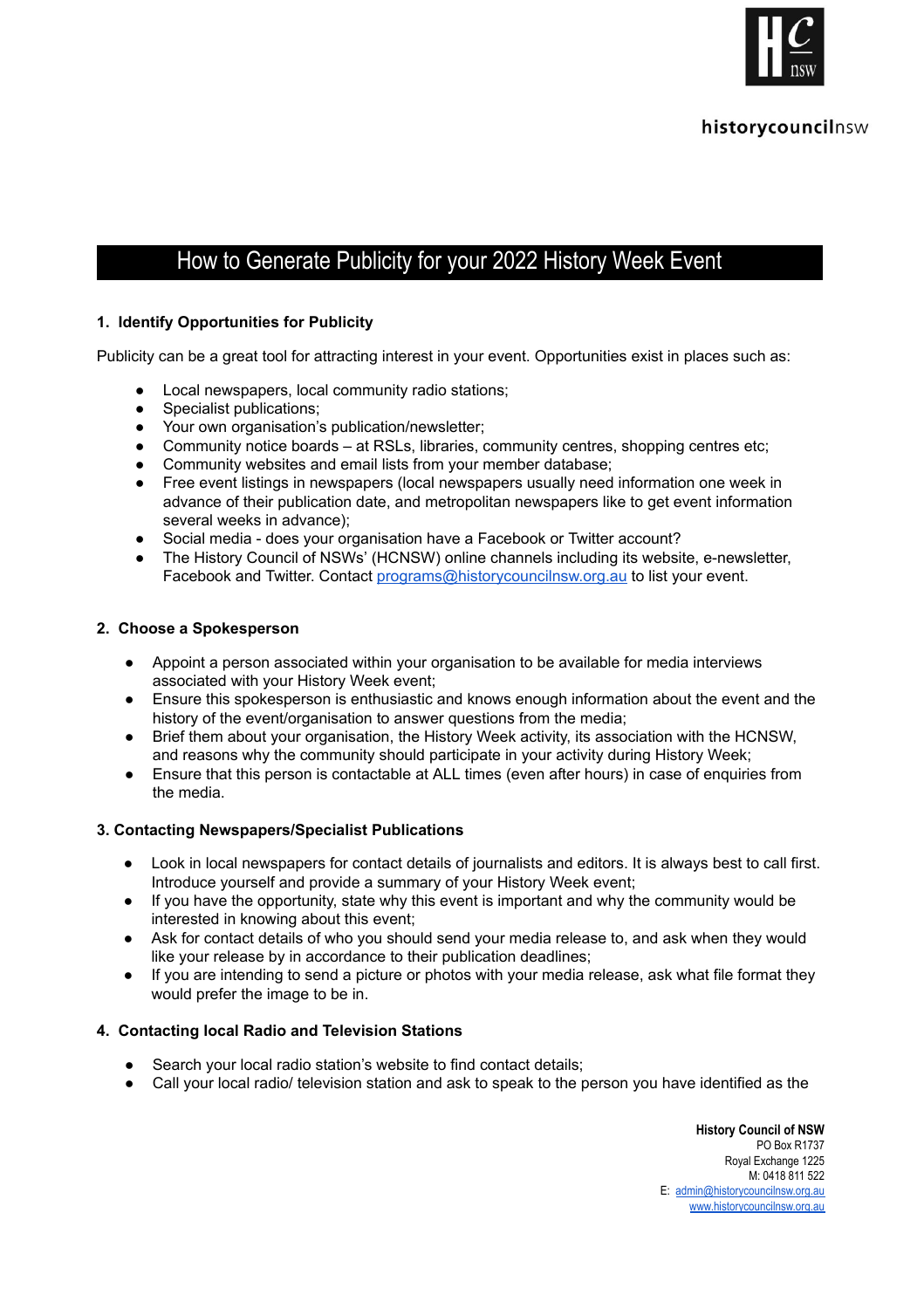

# historycouncilnsw

appropriate contact;

- Explain to them that you wish to have your History Week event mentioned on their radio program, and ask them the name and contact details of who to send your media release to;
- Radio news and events updates are very flexible and often can be changed up to the very minute before broadcast.

## **5. Media Release Template**

You can create your own Media Releases by putting the following information into a Word doc on your letterhead, then emailing it out as a PDF document. Essential information includes:

- date, venue/URL, time, cost (if any), name of event;
- contact person;
- editorial information: description of the event, the significance to the community, how it addresses the History Week theme for the year;
- images: your media release will be much more print worthy if you can include a picture check with the paper the correct file formats. Ensure you include appropriate acknowledgements.
- Logos include the HCNSW Logo as well as your own when creating a Media Release for History Week.

#### *We ask you to use the template provided for all History Week releases.*

#### **6. Follow up the journalists to whom you have sent your media release**

- Once you have sent your media release, contact the journalist to whom you sent the media release, within 24 hours, and check they have received all your information;
- Ask if the journalist if they would like any further information, and ask if they are interested in interviewing your event spokesperson;
- If the outcome of your conversation is positive, thank the journalist for their support.

## **7. Brand your History Week event**

- Please remember to mention History Week in any media information you develop. The HCNSW has promotional material for History Week 2022, which you can download at [www.historyweek.com.au](http://www.historyweek.com.au/) or email [programs@historycouncilnsw.org.au](mailto:programs@historycouncilnsw.org.au) to request copies be sent by mail.
- **● Official wording: This is an official event of History Week 2022, supported by the History Council of NSW.**
- Consider, wherever possible, including the HCNSW logo alongside the logo of your organisation on any promotional material you may be using. The logo can be downloaded on our site at [www.historyweek.com.au.](http://www.historyweek.com.au/)
- If you have a website or are publicising your event on a website, provide a hyperlink to [www.historyweek.com.au](http://www.historyweek.com.au/) or the HCNSW [www.historycouncilnsw.org.au](http://www.historycouncilnsw.org.au/).

## **8. Collect your media coverage**

- Collect or record all the media coverage on your History Week event;
- Keep any photos that you have taken of your event to use for generating media coverage for

**History Council of NSW** PO Box R1737 Royal Exchange 1225 M: 0418 811 522 E: [admin@historycouncilnsw.org.au](mailto:admin@historycouncilnsw.org.au) [www.historycouncilnsw.org.au](http://www.historycouncilnsw.org.au/)